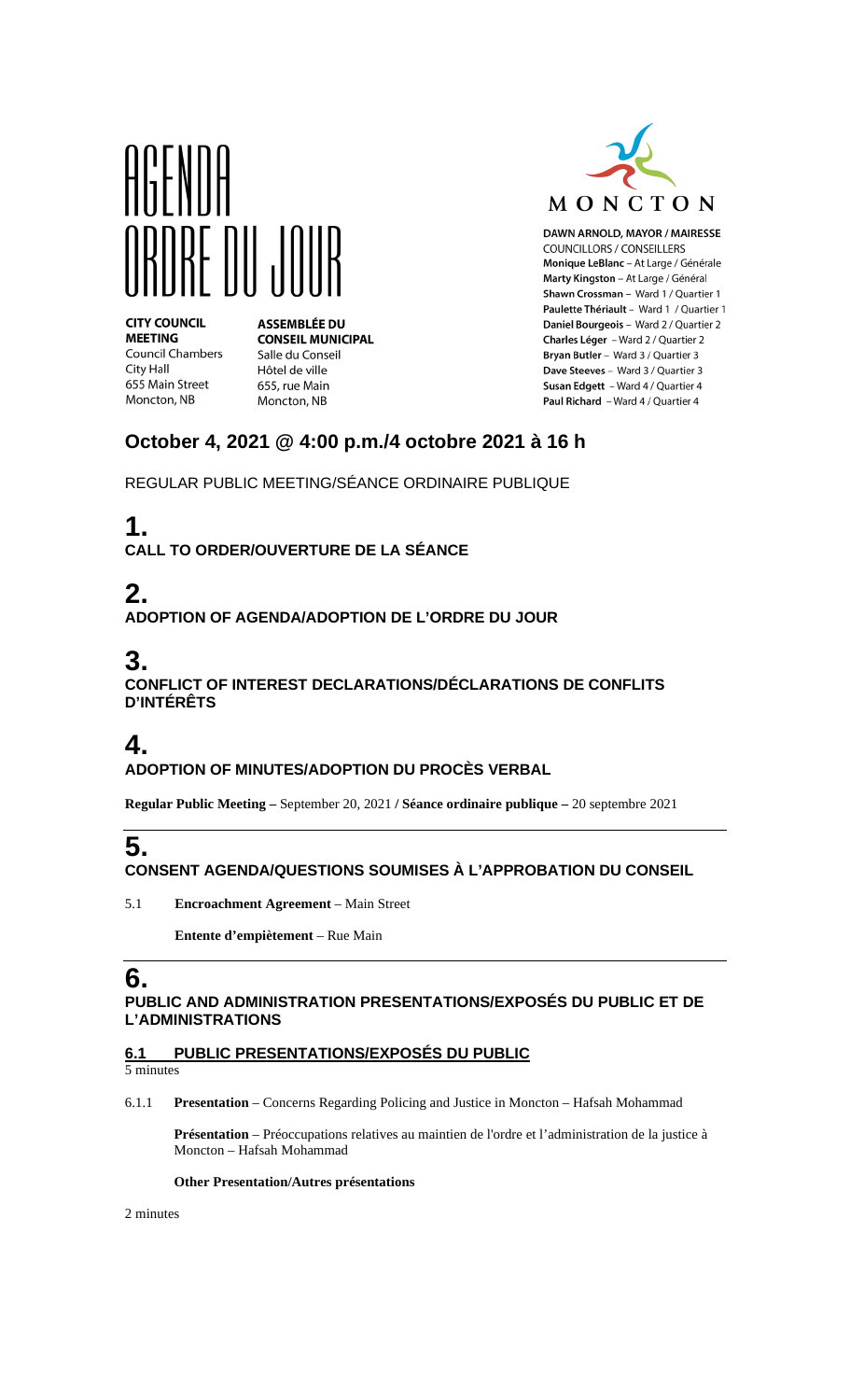#### **6.2 ADMINISTRATION PRESENTATIONS/EXPOSÉS DE L'ADMINISTRATION** 15 Minutes

6.2.1 **Update** – **RCMP** – Codiac RCMP Acting Officer in Charge Ron DeSilva

**Mise à jour** – **GRC** – Ron DeSilva, agent responsable du détachement de Codiac par intérim

## **7.**

### **PLANNING MATTERS/QUESTIONS D'URBANISME**

## **8.**

**STATEMENTS BY MEMBERS OF COUNCIL/EXPOSÉS DES MEMBRES DU CONSEIL**

# **9.**

**REPORTS AND RECOMMENDATIONS FROM COMMITTEES AND PRIVATE MEETINGS/RAPPORTS ET RECOMMANDATIONS DES COMITÉS ET RÉUNIONS À HUIS CLOS**

9.1 **Recommendation(s)** – Committee of the Whole – September 27, 2021

**Recommandation(s)** – Comité plénier – 27 septembre 2021

## **10. REPORTS FROM ADMINISTRATION/ RAPPORTS DE L'ADMINISTRATION**

10.1 **Revision** – NB Official Languages Act

**Révision** de la Loi sur les langues officielles du N.-B.

10.2 **Sewer System** Review and Master Plan – Phase 8 Final Report

**Réseau d'égout** – Examen et plan directeur – Rapport final de la Phase 8

10.3 **Tender TCS21-046** – Snow and Ice Control of RCMP, Treitz Haus, Thomas Williams and Resurgo

**Appel d'offres TCS21-046** – Déneigement et déverglaçage – GRC Codiac, Maison Treitz, Maison Thomas-Williams et Place Resurgo

10.4 **Purchase** of Coarse Bulk Highway Salt 2021-2022 Season

**Achat** de sel de voirie en vrac pour la saison 2021-2022

### **11. READING OF BY-LAWS/LECTURE D'ARRÊTÉS MUNICIPAUX**

### **12. NOTICES MOTIONS AND RESOLUTIONS/AVIS DE MOTIONS ET RÉSOLUTIONS**

12.1 **Resolution** –By-Law Enforcement Officers –Steve Gaudreault, Katelin Cook, Neal LeBlanc, Tom Lasnel and Sunny Duguay

**Résolution** – Agents d'exécution des arrêtés –Steve Gaudreault, Katelin Cook, Neal LeBlanc, Tom Lasnel et Sunny Duguay

12.2 **Resolution** –By-Law Enforcement Officers – Ian Dupplesis,

**Résolution** – Agents d'exécution des arrêtés – Ian Dupplesis

## **13. APPOINTMENTS TO COMMITTEES/NOMINATIONS À DES COMITÉS**